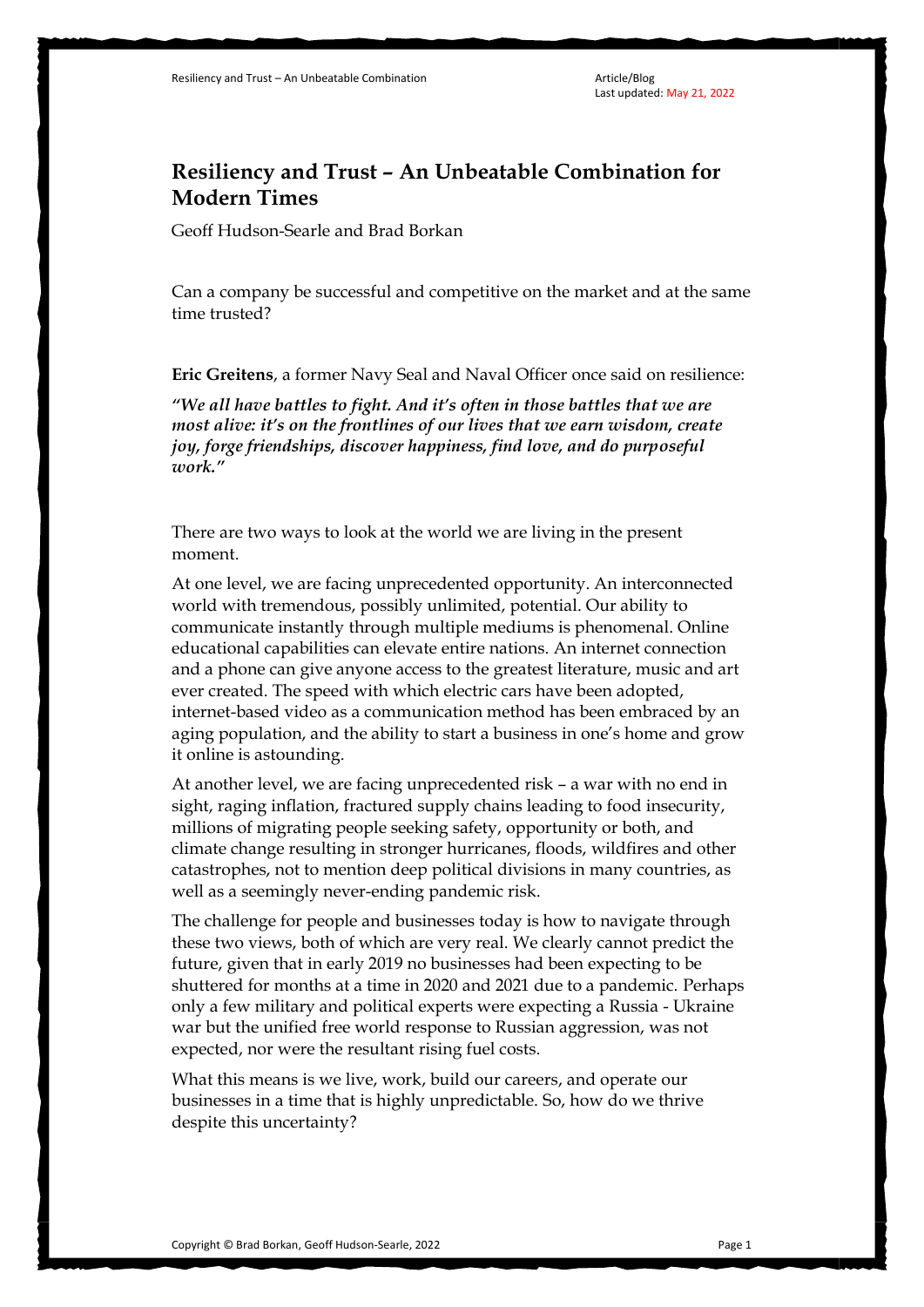This is the question that we pondered over coffee recently. As two authors, one of whom specializes in leadership and teamwork learnings from famous Polar explorers and other events in history such as the building of the Panama Canal and the great railways, and the other, highly experienced in management of modern global businesses, we concluded that there were two key skills needed. These are resiliency and trust.

## **Resiliency – three strategies**

Resiliency is in great demand at the individual, team, manager, executive and organizational levels. It is the ability to bounce back from any setback or contingency encountered. Resiliency is a skill that can be learned, and the more one exercises their resiliency fibers, the more adaptable a person or entity becomes in a world brimming with opportunity, yet subject to grave risk.

Here are three strategies to build resilience gleaned from our experiences.

First, stop striving to make the perfect decision. Instead focus on having the skills to recover quickly from bad decisions. When there is an unpredictable future, like present times, there may only be a 50-50 chance of a decision generating a positive result in the first instance. A three-step ability, to assess, refine and try again, forged in the knowledge that you and your team have the wherewithal to "have another go," is what successfully saved many polar expeditions as well as polar explorers' lives.

Second, being able to inspire is key, and that inspiration has to be spoken communication, not email or text. Theodore Roosevelt in the early 1900s, Winston Churchill in 1940s and John F. Kennedy in the 1960s, were the great orators of their generations. They didn't have email or text in those days, but they certainly could write telegrams and letters. Yet their inspiring words were spoken. That ability to inspire resilience through words is becoming a lost art. Theodore Roosevelt talked about individuals being able to "dare mighty things" in pursuit of "glorious triumphs", and stating it's not the critic who counts, it the person "in the arena" who is to be admired, even if they fail in their pursuit. It only takes one dynamic leader with the right words to inspire a generation to overcome setbacks.

Third, plan that every endeavor of any merit will inevitably hit obstacles. Resiliency comes not from never encountering adversity, but from repeatedly overcoming it in pursuit of a noble goal. Individuals, teams and organizations build resiliency by pursuing goals they believe in, and while doing their best to avoid challenges, being firm in their belief that the goal is what matters, and discomfort, in whatever form whether it is financial risk or physical discomfort (in the case of the Antarctic explorers), these were just part of the day-to-day pursuit of the goal, and to be taken in stride.

The other side of the equation is trust.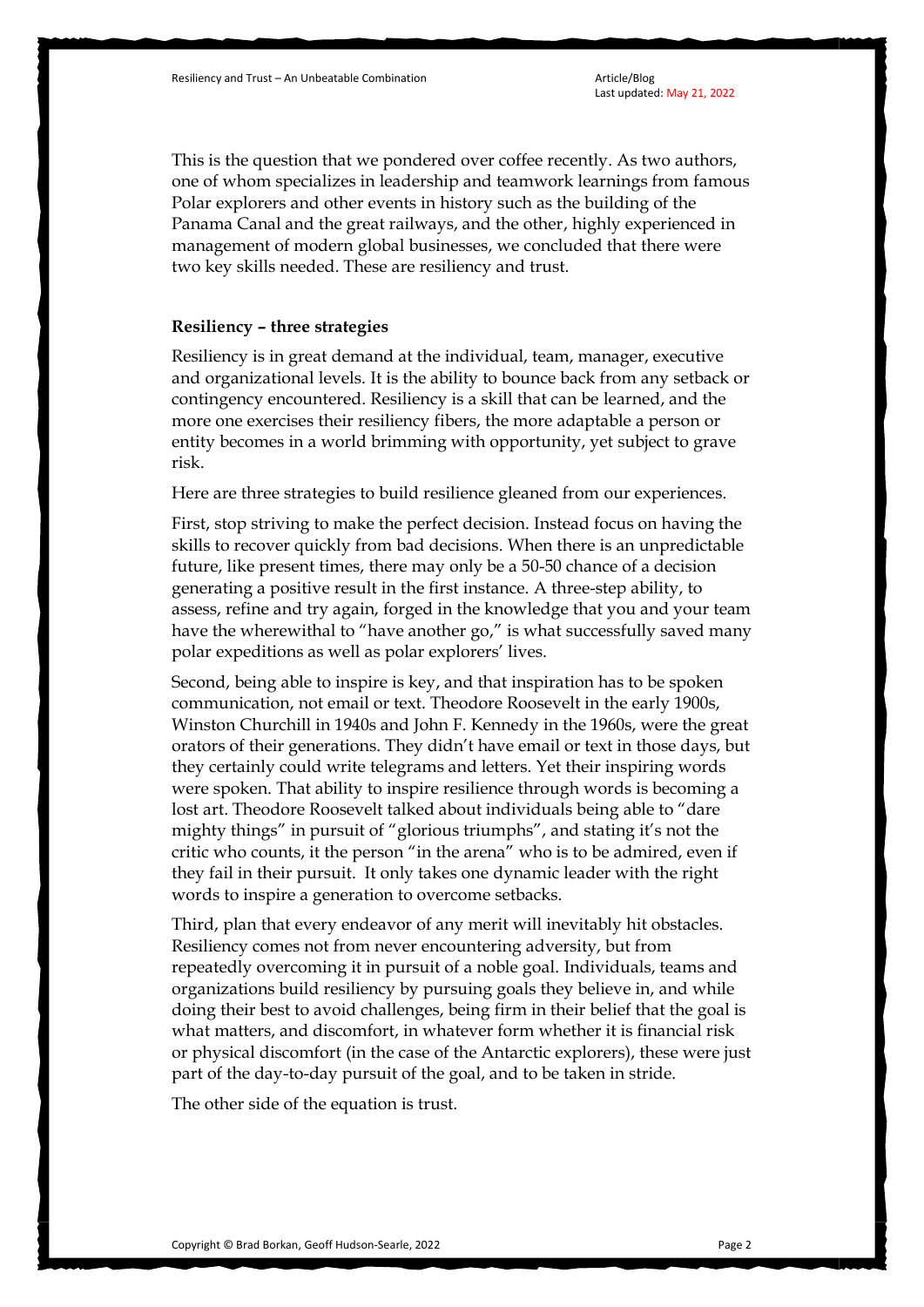Last updated: May 21, 2022

## **Trust – three strategies**

Trust matters. There are just a few elemental forces that hold our world together. The one that is the glue of society is called trust. Its presence cements relationships by allowing people, organizations and nations to live, work and collaborate together. Trust enables a feeling of safety and standards and enables belonging to a group.

Trust allows organisations and communities to flourish, while the absence of trust can cause fragmentation, conflict and even war. Our focus is organizations. Based on our experiences in looking at C-level leaders, organizations, stakeholders, managers and teams, co-workers, suppliers, customers, industry bodies, regulators and other groupings, it becomes clear that for trust to flourish, it needs to be multi-directional. Trust needs to flow among and between all these sectors.

Here are three strategies to invest in, rebuild, and renew trust.

First, recognize that trust is personal, In the words of British writer George Eliot, "Those who trust us, educate us." Truly building trust with our stakeholders—understanding their concerns and their priorities—involves a willingness to listen, to learn, and to hear. Building trust requires business leaders to make conscious daily choices, and especially to act on those choices.

And it needs to be mutual. When leaders trust their stakeholders, they enter an exchange that engenders opportunity: Leaders can prove their trustworthiness, and stakeholders in return can empower their strategic choices and innovations. In essence, mutual trust creates a followership that allows organizations to break new ground, traverse the seismic changes taking place, and emerge thriving on the other side of crisis.

Second, trust becomes established through vulnerability and honesty. Business leaders willing to acknowledge what they don't know are more likely to create trust with their stakeholders than those leaders who mistakenly believe their greatest source of influence is knowledge—or at least acting as though they know.

A similar paradox exists for organizations responding to a one-time breach of trust. Stakeholders are likely to regain—and even strengthen—trust in the organization when leaders admit the mistake, are apologetic, and are transparent in how they move forward.

Third, authenticity is essential, and this matters most to your stakeholders. Intent connects the leader to their humanity and the importance of acting with transparency. But at the end of the day, intent is just a promise; leaders must be able to act on that promise, and do so competently, reliably, and capably. And they must be able to do so in the areas—whether physical, emotional, digital, or financial—that matter most to their stakeholders at that given time.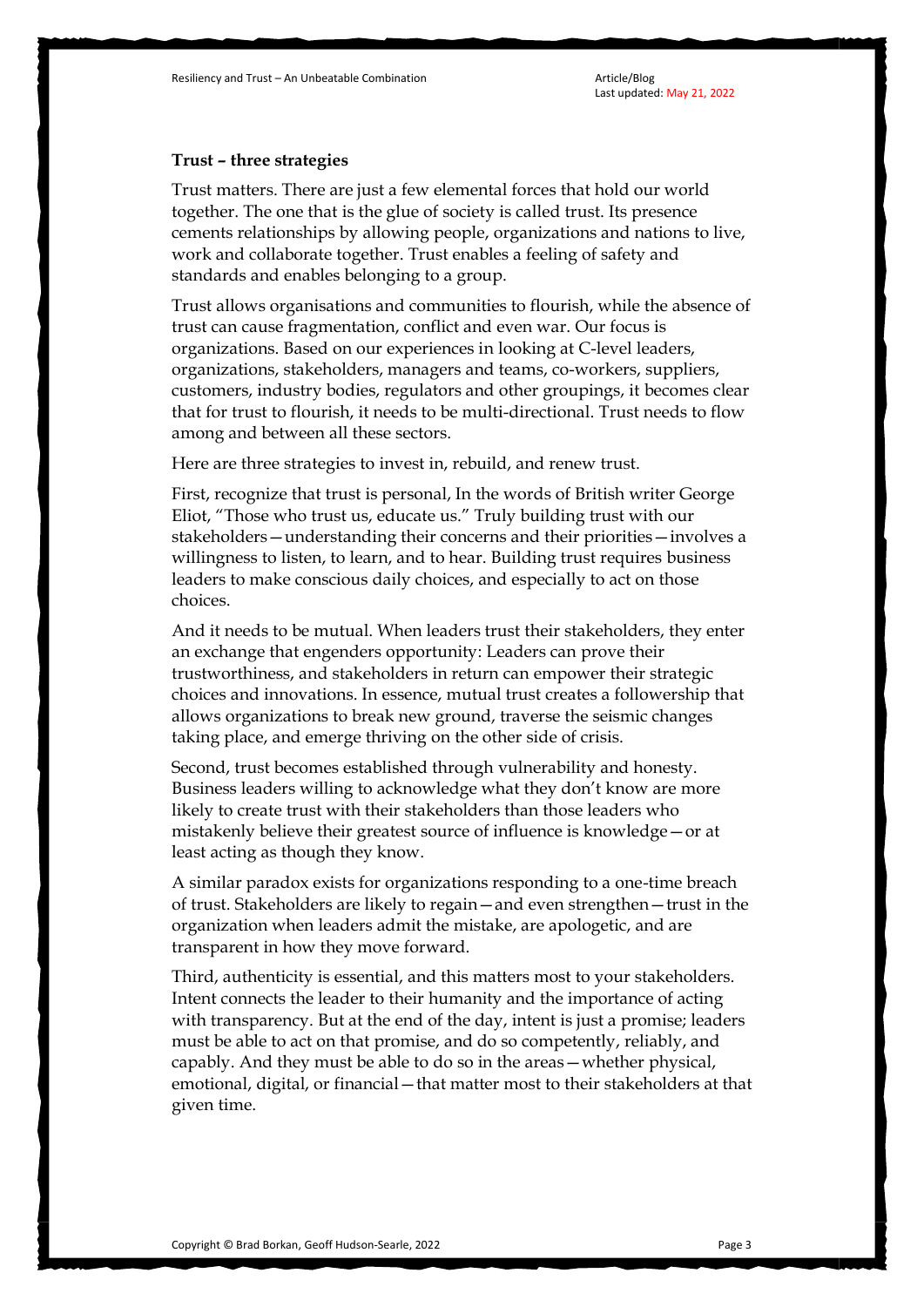## **Resiliency and Trust – an unbeatable combination**

A discussion and running theme that seems to be on every executive's mind is, "What is required to be an effective leader in today's totally disruptive business world?"

Businesses of all shapes and sizes in all regions of the world are responding to a vision and set of common values across resiliency and trust. Companies have reported embedding resiliency and regaining trust as the new guiding star for a world in constant change, and in the interconnected environment in which businesses operate.

Organisations can gain resiliency and trust through having sound leadership at all levels and strong cultures founded on purpose, responsibility, accountability. Long term agility and growth comes from that.

If this is implemented in conjunction with clear, concise direction from top management, and in such a way that the middle and lower layers within the company are fully engaged, then the results can be meaningful. However, it is not a one-and-done endeavor. Even after the company is fully aligned behind a compelling strategy, leaders must continue to reinforce resiliency and trust from the top. You can't just adopt it. It must be driven, operationally and in-depth, by the CEO and the top leadership team.

After all, the goal is not to simply navigate today's needed changes but also to create an organization poised for more change. A resilient and trusted team ready for the next battle – whenever that may be.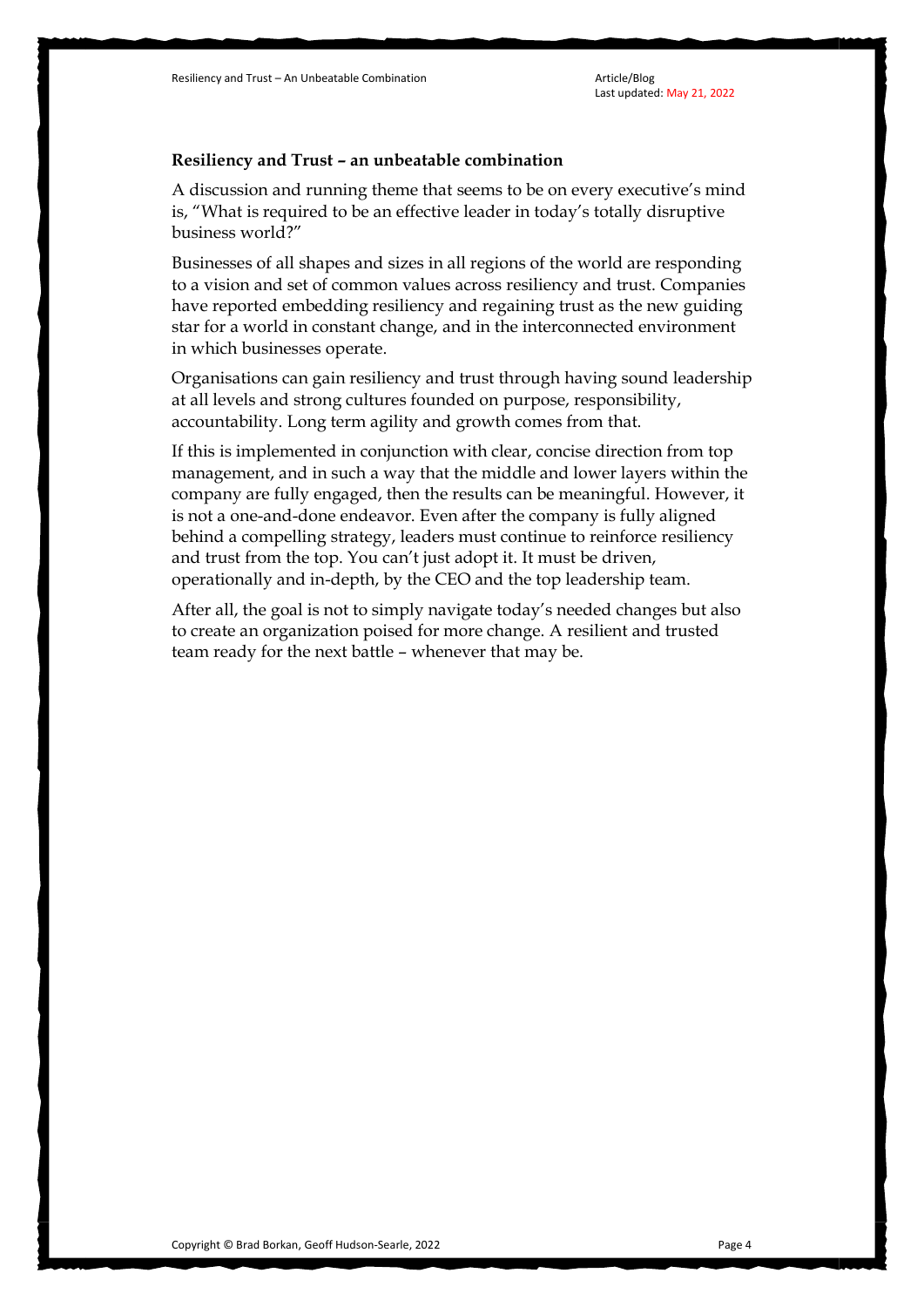

Geoff Hudson-Searle is a senior independent digital non-executive director across regulation, technology and internet security, C-Suite executive on private and listed companies, and serial business advisor for growth-phase tech companies.

With more than 30 years' experience in international business and management. He is the author of six books and lectures at business forums, conferences and universities. He has been the focus of TEDx and RT Europe's business documentary across various thought leadership topics and his authorisms.

Geoff is a member and fellow of the Institute of Directors; associate of The International Business Institute of Management; a co-founder and board member of the Neustar International Security Council (NISC); and a distinguished member of the Advisory Council for The Global Cyber Academy.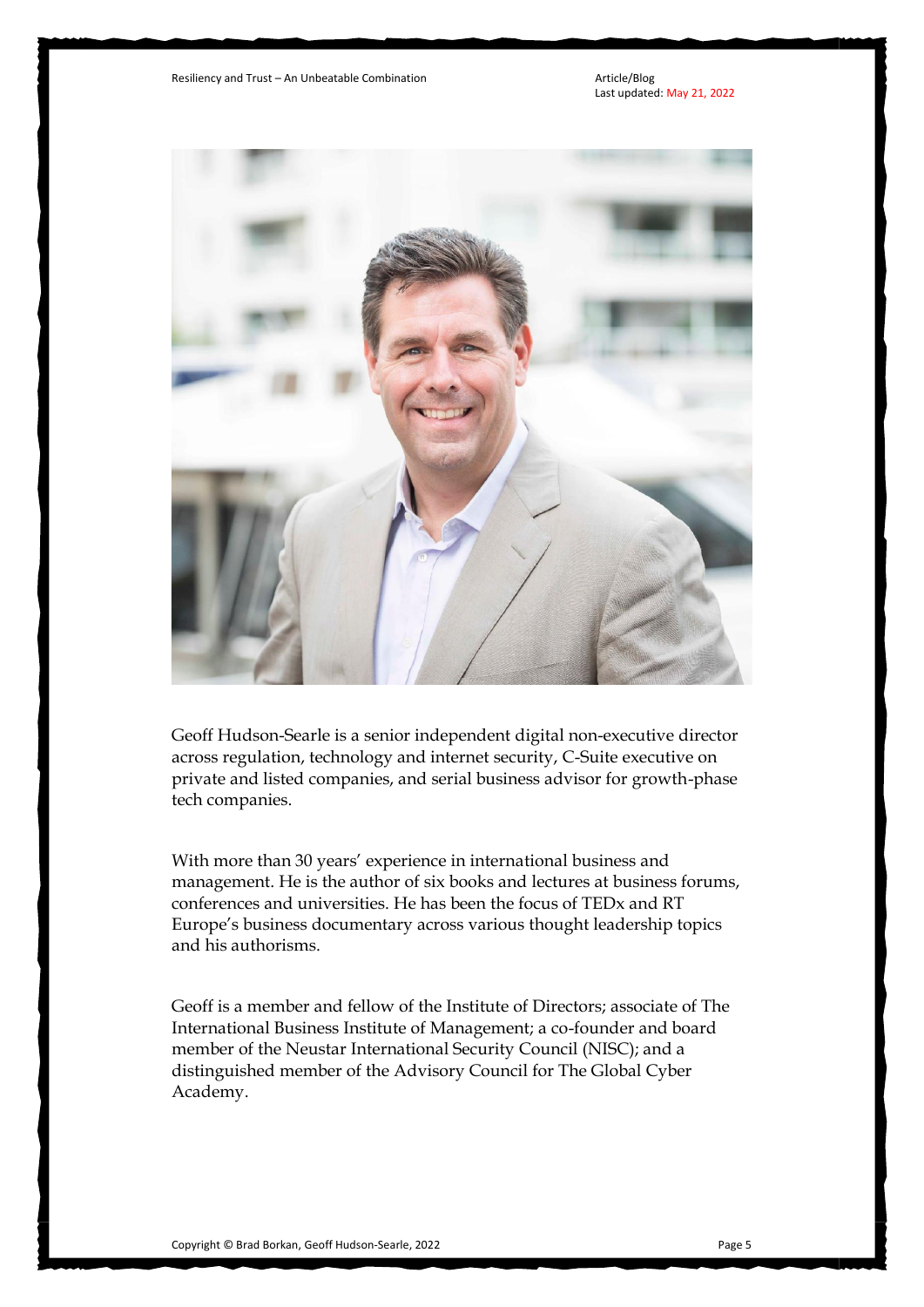He holds a master's degree in business administration. Rated by Agilience as a Top 250 Harvard Business School thought leader authority covering blogs and writing across; 'Strategic Management' and 'Management Consulting', Geoff has worked on strategic growth, strategy, operations, finance, international development, growth and scale-up advisory programs for the British Government, Citibank, Kaspersky, BT and Barclays among others.

LinkedIn:<https://www.linkedin.com/in/geoffsearle/>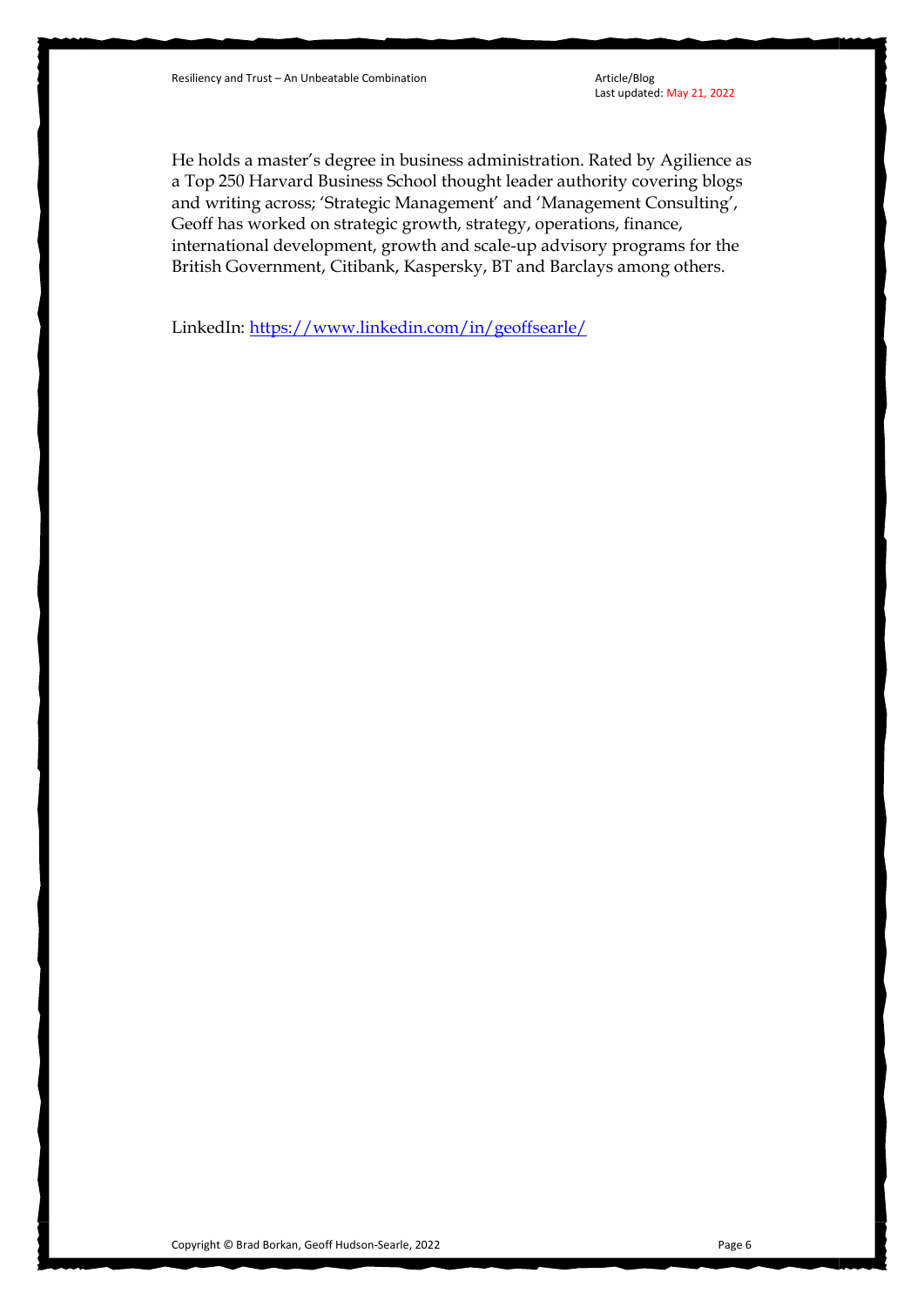

Brad Borkan is the co-author of two award-winning books. His books provide business and decision insights from the endeavours of extraordinary people: "When Your Life Depends on It: Extreme decision making lessons from the Antarctic", and "Audacious Goals, Remarkable Results: How an explorer, an engineer and a statesman shaped our modern world".

A former senior director at leading high tech companies, Brad is a Fellow of the Royal Geographical Society, Vice-Chair of the Friends of the Scott Polar Research Institute, and a member of the Society of Authors.

Brad has presented at business and Antarctic conferences and appeared on numerous historical and business-focused podcasts. Brad's expertise is in the themes of leadership, teamwork, and the modern lessons we can learn from people who dared greatly and succeeded against all odds.